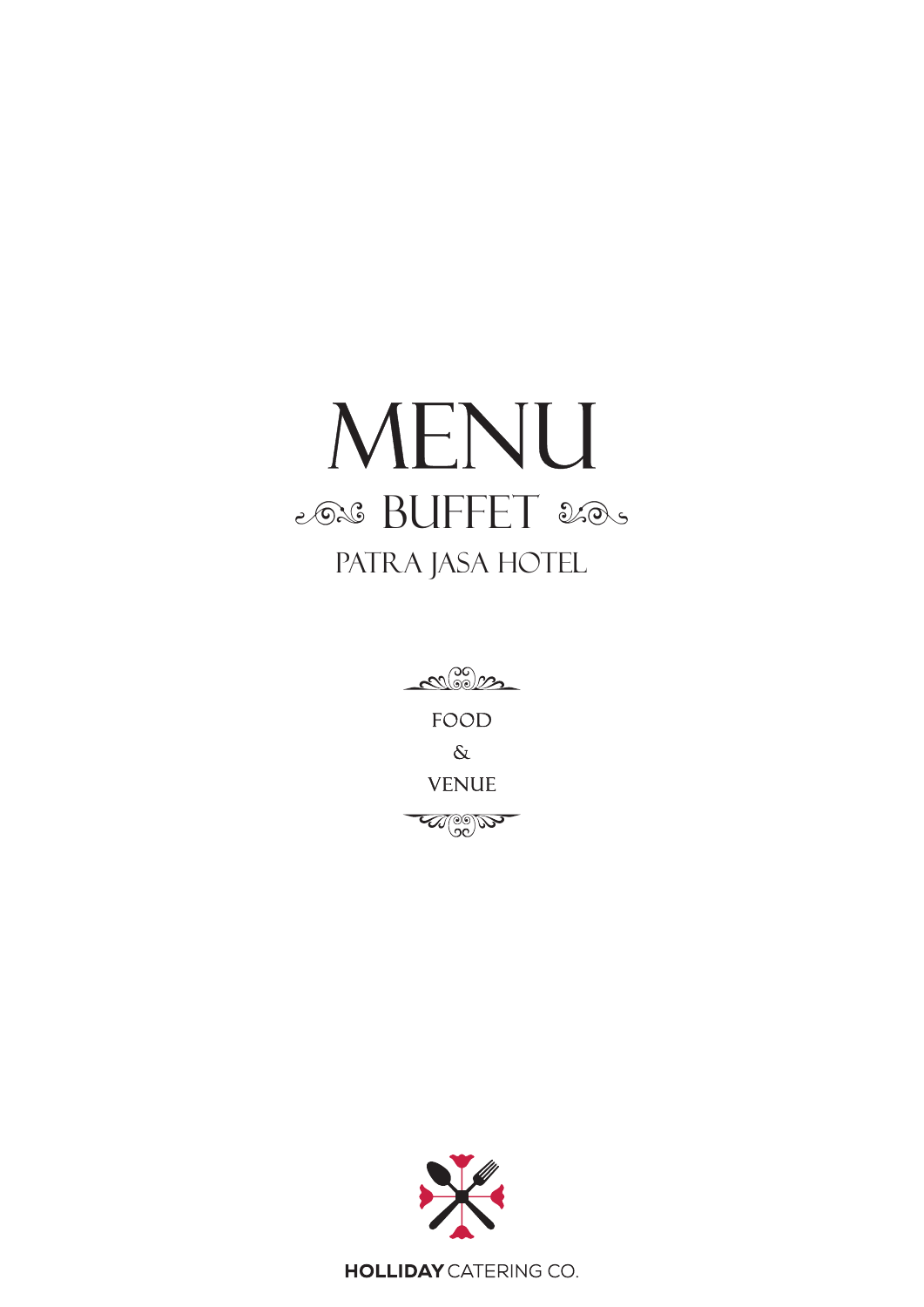

| Tippelizer<br>(800 PCS)                                        | 2 CHOICES                                                                                            | DIM SUM (FRIED / STEAMED)                                                                                                                                                                                                                                                 |
|----------------------------------------------------------------|------------------------------------------------------------------------------------------------------|---------------------------------------------------------------------------------------------------------------------------------------------------------------------------------------------------------------------------------------------------------------------------|
| Buffet Line<br>(600 PAX)                                       | 1 x SOUP<br>1 x CHICKEN<br>1 x SEAFOOD<br>1 x BEEF<br>$1 x$ FISH<br>1 x VEGETABLES<br>1 x FRIED RICE | <b>GOLDEN EGG CHICKEN ROLL SOUP</b><br>HONG KONG CENCIANG FRIED CHICKEN<br><b>GOLDEN BEARD SQUID BALL</b><br><b>CANTONESE BEEF TENDERLOIN</b><br>THAI STYLE DEEP FRIED SNAPPER FILLET<br>STIR FRIED BABY BEANS WITH GARLIC<br>YANG CHOW FRIED RICE WITH CHAR SIEW CHICKEN |
| Dessert<br>(600 PAX)                                           | 2 x DESSERT                                                                                          | BIRD NEST JELLY DESSERT WITH DRIED LONGAN<br>ASSORTED TROPICAL PUDDING                                                                                                                                                                                                    |
| (2.000 PORTIONS)                                               | 2 x SUSHI<br>2 x PASTA<br>1 x FISH<br>1 x CHICKEN<br>1 x DUCK                                        | JAPANESE SUSHI ROLL (SHIRAKAMI ROLL   EBI ROLL)<br>LIVE COOKING ITALIAN PASTA<br>(SPAGHETTI BOLOGNESE   LINGUINE BACON CREAMY MUSHROOMS)<br>PAN FRIED SALMON LEMON BUTTER<br><b>CHICKEN CORDON BLEU</b><br>ROASTED PEKING DUCK WITH CHINESE PANCAKE                       |
| Dessert (Station<br>(300 PORTIONS)<br>rndiments<br>(1.000 PAX) | 1 x DESSERT<br>2 x CONDIMENTS                                                                        | HOMEMADE BELGIAN WAFFLE ICE CREAM<br>PRAWN CRACKERS<br><b>CRISPY WONTON SKIN</b>                                                                                                                                                                                          |
| $\mathcal{L}$ Thinks<br>(600 PAX)                              | <b>4 x BEVERAGES</b>                                                                                 | <b>MINERAL WATER</b><br>ORANGE JUICE<br><b>SUMMER FRUIT PUNCH</b><br><b>RED FANTA</b>                                                                                                                                                                                     |

## **COMPLIMENTARY**

- Family / VIP Buffet : 50 pax (main course buffet)
- Mineral water (free flow)
- Complimentary food tasting for 10 persons

This package & price may change without prior notice. This package is valid for the year 2018. Transportation and handling fee might be incurred.



## **ADDITIONAL BENEFITS**

- 5 VIP round tables with complete setting
- 100 glasses of sparkling juice for toasting ceremony
- Butler service for VIP guests
- 2 Deluxe Room at Patra Jasa Hotel for 1 night
- 30.000 watt free electricity
- 300 chairs on wedding day (including cover chair & ribbon)

**managed by Holliday Group** HEAD OFFICE: Jl. Pemuda No. 35 Semarang 50139 Indonesia

T +62 24 3545 900 F + 62 24 3542800 e. sales@holliday.co.id www.holliday.co.id/catering